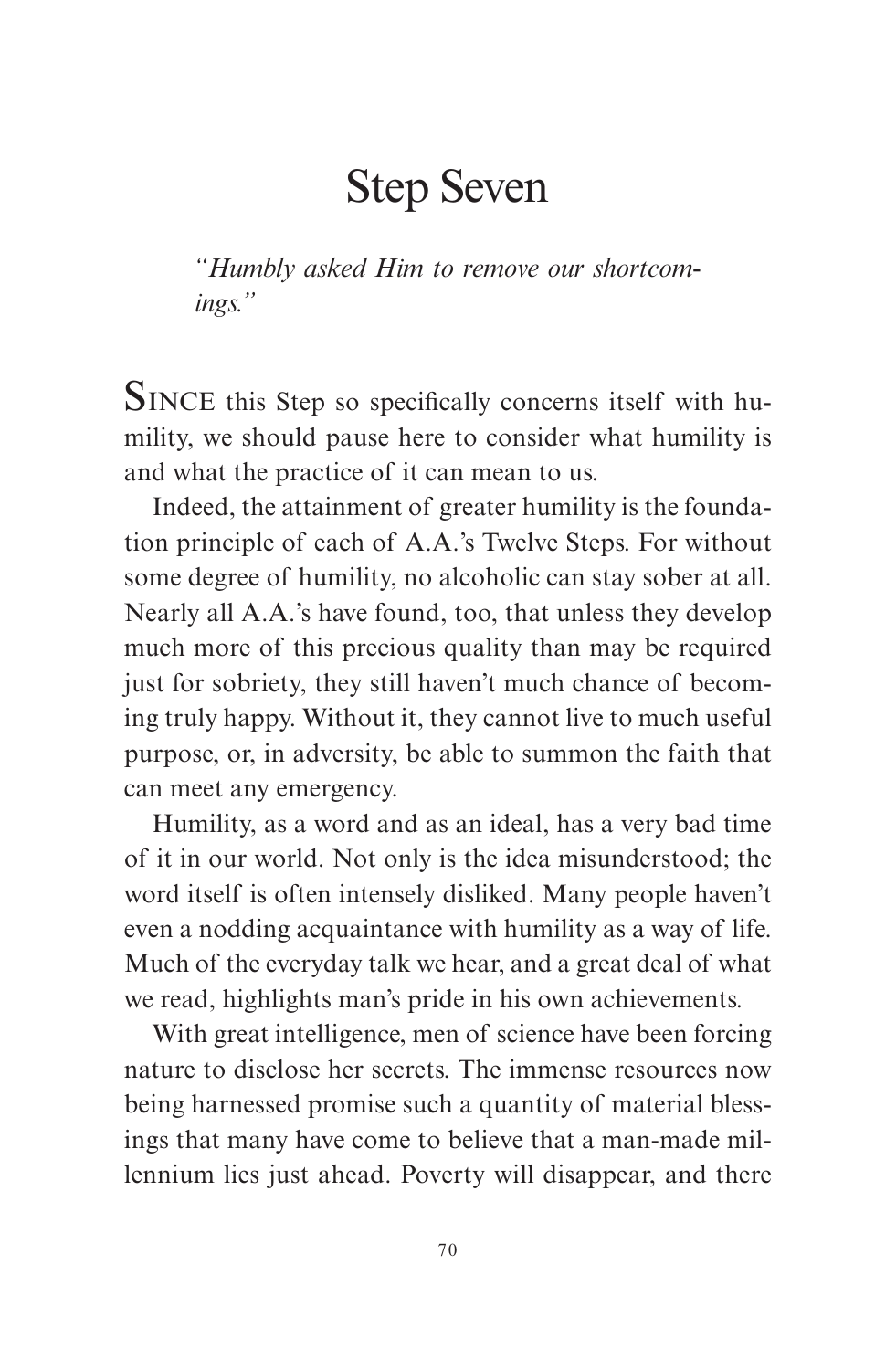will be such abundance that everybody can have all the security and personal satisfactions he desires. The theory seems to be that once everybody's primary instincts are satisfied, there won't be much left to quarrel about. The world will then turn happy and be free to concentrate on culture and character. Solely by their own intelligence and labor, men will have shaped their own destiny.

Certainly no alcoholic, and surely no member of A.A., wants to deprecate material achievement. Nor do we enter into debate with the many who still so passionately cling to the belief that to satisfy our basic natural desires is the main object of life. But we *are* sure that no class of people in the world ever made a worse mess of trying to live by this formula than alcoholics. For thousands of years we have been demanding more than our share of security, prestige, and romance. When we seemed to be succeeding, we drank to dream still greater dreams. When we were frustrated, even in part, we drank for oblivion. Never was there enough of what we thought we wanted.

In all these strivings, so many of them well-intentioned, our crippling handicap had been our lack of humility. We had lacked the perspective to see that character-building and spiritual values had to come first, and that material satisfactions were not the purpose of living. Quite characteristically, we had gone all out in confusing the ends with the means. Instead of regarding the satisfaction of our material desires as the means by which we could live and function as human beings, we had taken these satisfactions to be the final end and aim of life.

True, most of us thought good character was desirable,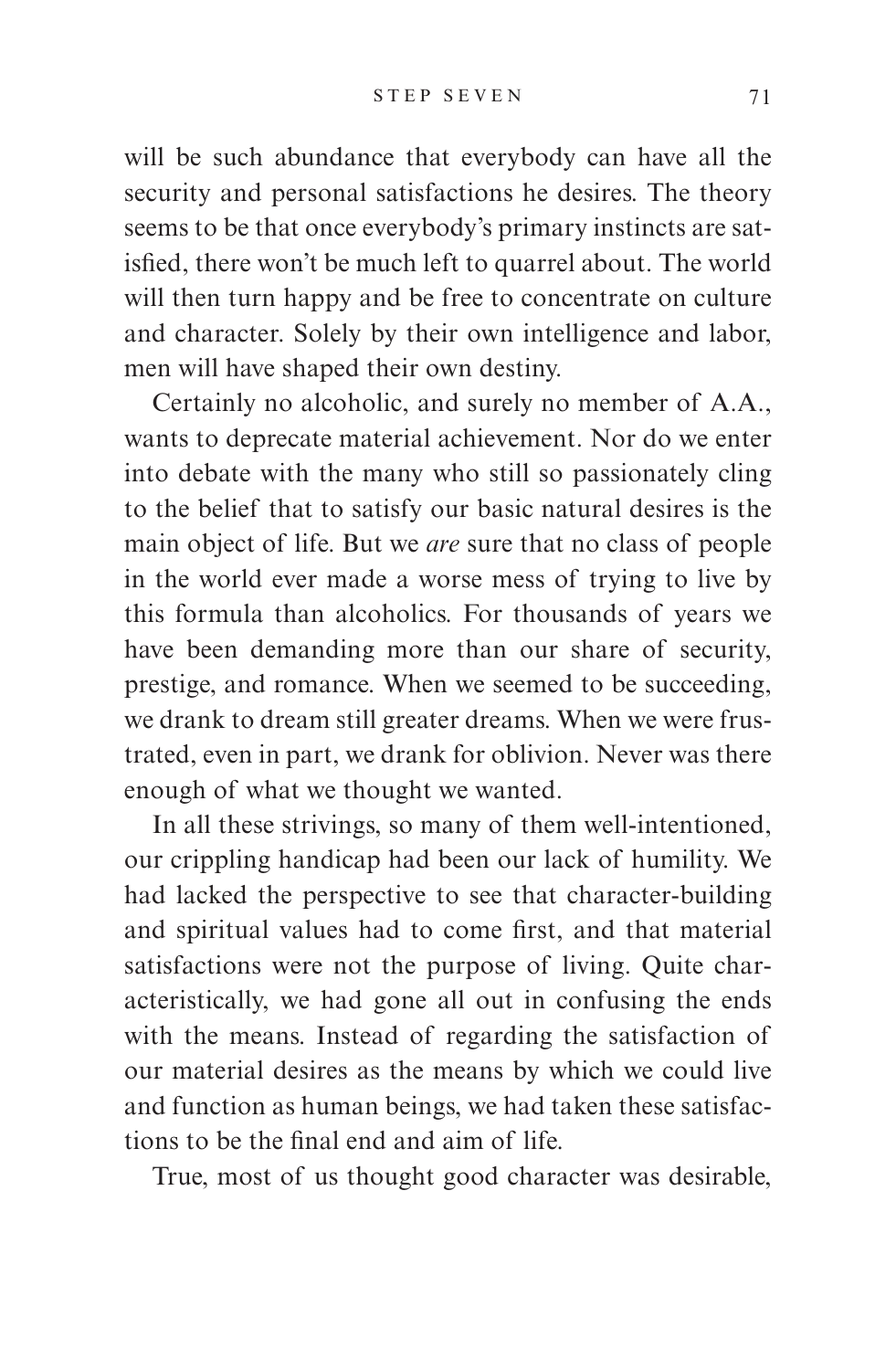but obviously good character was something one needed to get on with the business of being self-satisfied. With a proper display of honesty and morality, we'd stand a better chance of getting what we really wanted. But whenever we had to choose between character and comfort, the character-building was lost in the dust of our chase after what we thought was happiness. Seldom did we look at character-building as something desirable in itself, something we would like to strive for whether our instinctual needs were met or not. We never thought of making honesty, tolerance, and true love of man and God the daily basis of living.

This lack of anchorage to any permanent values, this blindness to the true purpose of our lives, produced another bad result. For just so long as we were convinced that we could live exclusively by our own individual strength and intelligence, for just that long was a working faith in a Higher Power impossible. This was true even when we believed that God existed. We could actually have earnest religious beliefs which remained barren because we were still trying to play God ourselves. As long as we placed selfreliance first, a genuine reliance upon a Higher Power was out of the question. That basic ingredient of all humility, a desire to seek and do God's will, was missing.

For us, the process of gaining a new perspective was unbelievably painful. It was only by repeated humiliations that we were forced to learn something about humility. It was only at the end of a long road, marked by successive defeats and humiliations, and the final crushing of our self-sufficiency, that we began to feel humility as something more than a condition of groveling despair. Every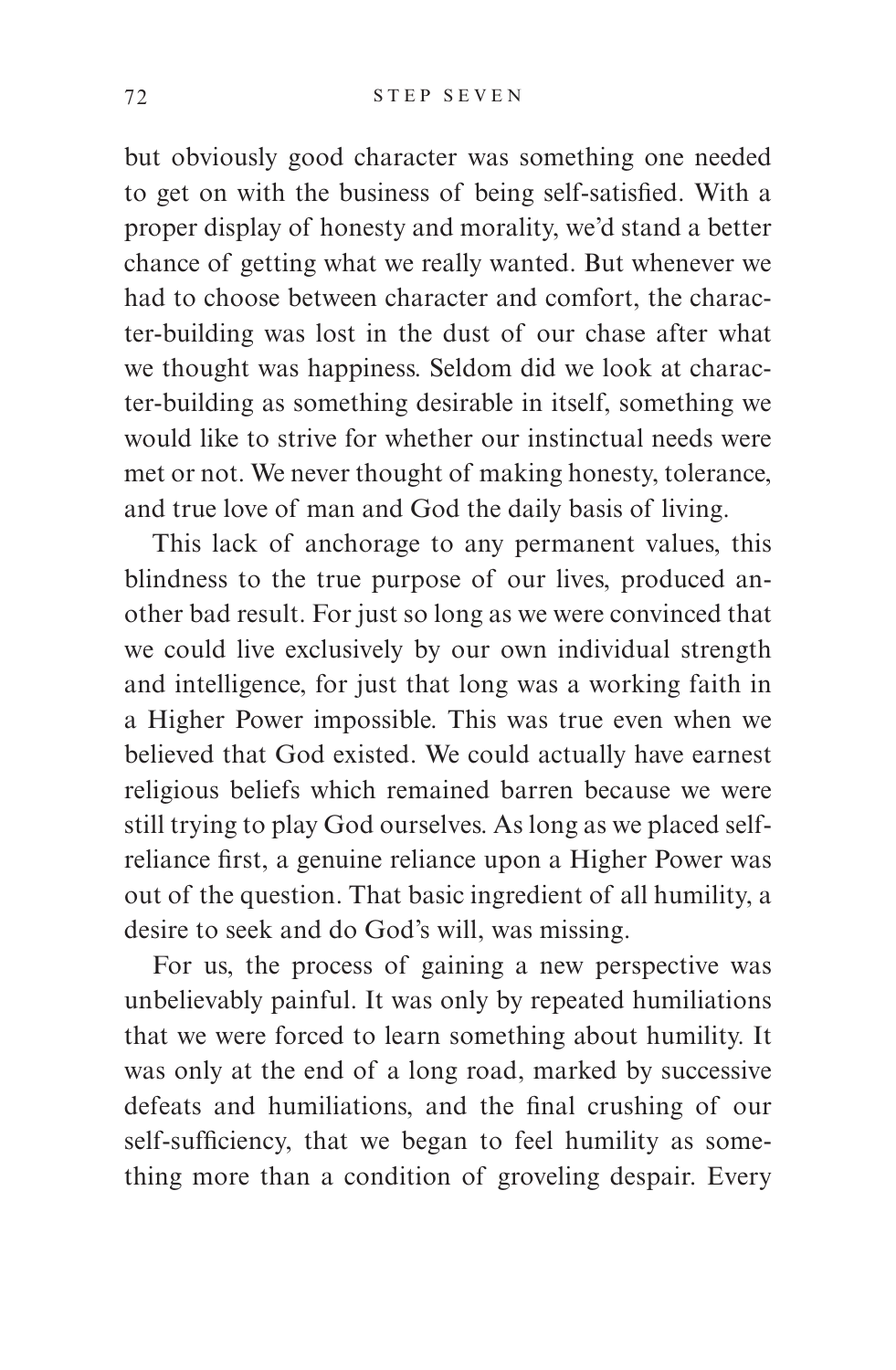newcomer in Alcoholics Anonymous is told, and soon realizes for himself, that his humble admission of powerlessness over alcohol is his first step toward liberation from its paralyzing grip.

So it is that we first see humility as a necessity. But this is the barest beginning. To get completely away from our aversion to the idea of being humble, to gain a vision of humility as the avenue to true freedom of the human spirit, to be willing to work for humility as something to be desired for itself, takes most of us a long, long time. A whole lifetime geared to self-centeredness cannot be set in reverse all at once. Rebellion dogs our every step at first.

When we have finally admitted without reservation that we are powerless over alcohol, we are apt to breathe a great sigh of relief, saying, "Well, thank God that's over! I'll never have to go through *that* again!" Then we learn, often to our consternation, that this is only the first milestone on the new road we are walking. Still goaded by sheer necessity, we reluctantly come to grips with those serious character flaws that made problem drinkers of us in the first place, flaws which must be dealt with to prevent a retreat into alcoholism once again. We will want to be rid of some of these defects, but in some instances this will appear to be an impossible job from which we recoil. And we cling with a passionate persistence to others which are just as disturbing to our equilibrium, because we still enjoy them too much. How can we possibly summon the resolution and the willingness to get rid of such overwhelming compulsions and desires?

But again we are driven on by the inescapable conclusion which we draw from A.A. experience, that we surely must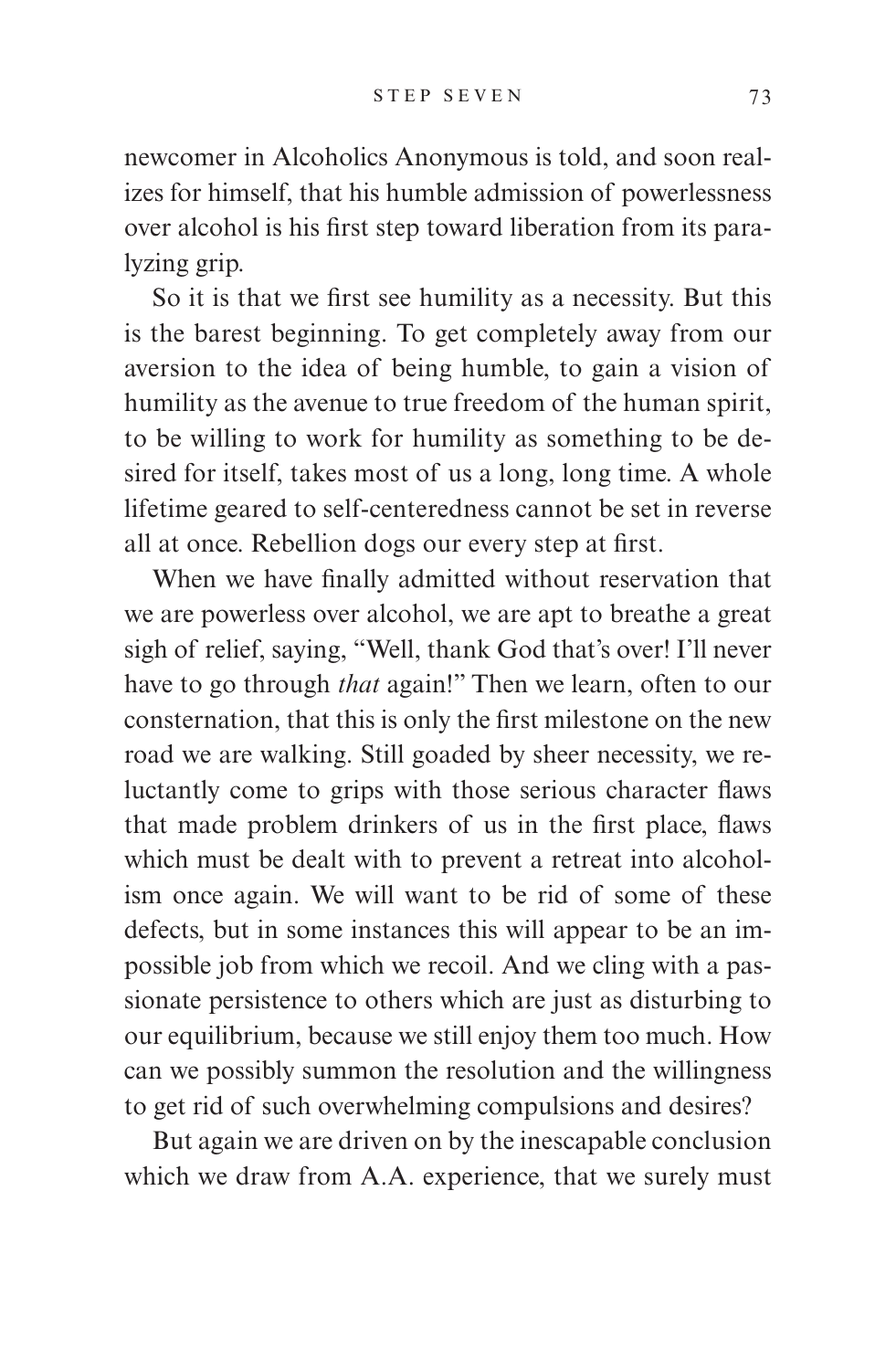try with a will, or else fall by the wayside. At this stage of our progress we are under heavy pressure and coercion to do the right thing. We are obliged to choose between the pains of trying and the certain penalties of failing to do so. These initial steps along the road are taken grudgingly, yet we do take them. We may still have no very high opinion of humility as a desirable personal virtue, but we do recognize it as a necessary aid to our survival.

But when we have taken a square look at some of these defects, have discussed them with another, and have become willing to have them removed, our thinking about humility commences to have a wider meaning. By this time in all probability we have gained some measure of release from our more devastating handicaps. We enjoy moments in which there is something like real peace of mind. To those of us who have hitherto known only excitement, depression, or anxiety—in other words, to all of us—this newfound peace is a priceless gift. Something new indeed has been added. Where humility had formerly stood for a forced feeding on humble pie, it now begins to mean the nourishing ingredient which can give us serenity.

This improved perception of humility starts another revolutionary change in our outlook. Our eyes begin to open to the immense values which have come straight out of painful ego-puncturing. Until now, our lives have been largely devoted to running from pain and problems. We fled from them as from a plague. We never wanted to deal with the fact of suffering. Escape via the bottle was always our solution. Character-building through suffering might be all right for saints, but it certainly didn't appeal to us.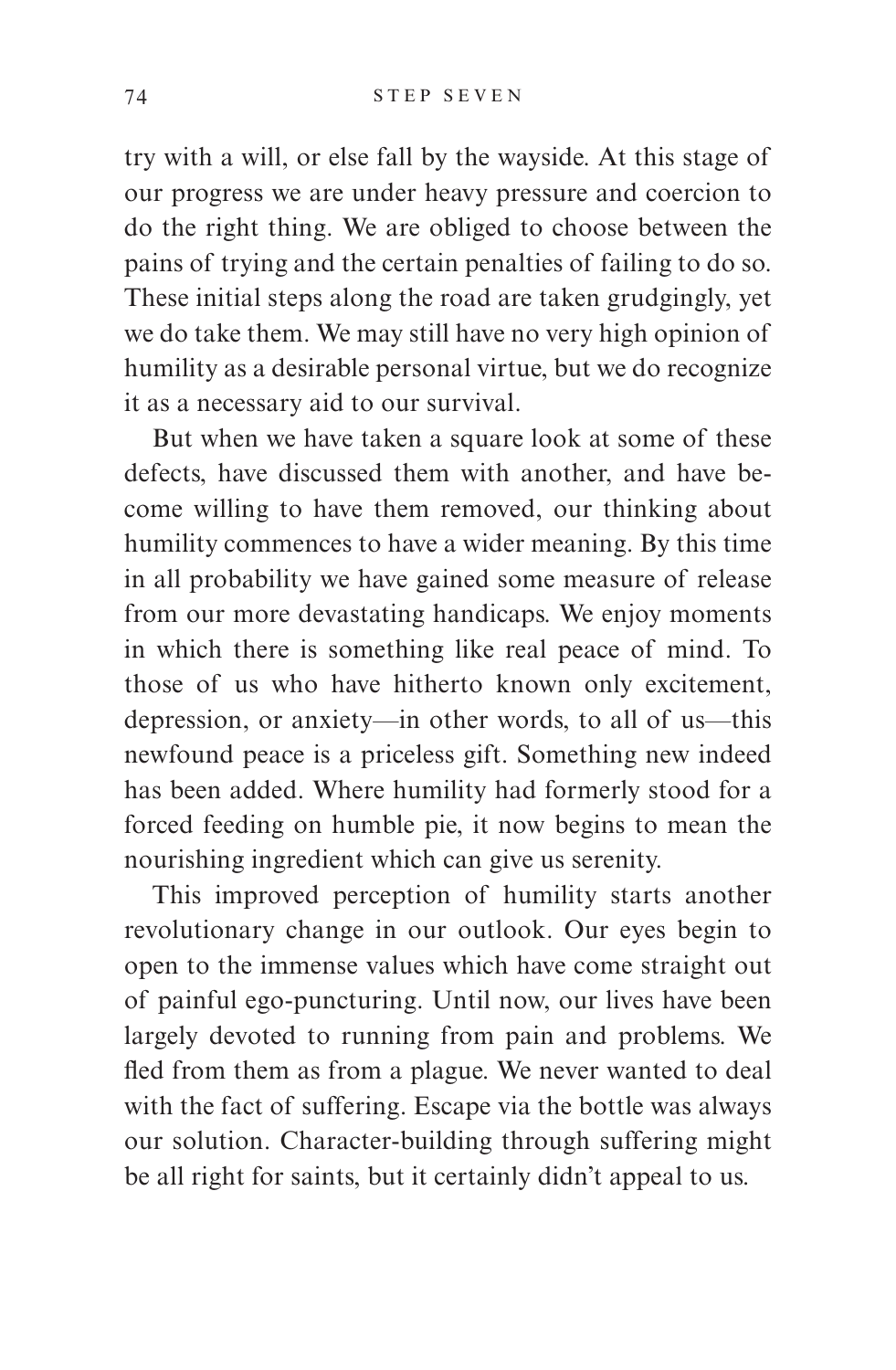Then, in A.A., we looked and listened. Everywhere we saw failure and misery transformed by humility into priceless assets. We heard story after story of how humility had brought strength out of weakness. In every case, pain had been the price of admission into a new life. But this admission price had purchased more than we expected. It brought a measure of humility, which we soon discovered to be a healer of pain. We began to fear pain less, and desire humility more than ever.

During this process of learning more about humility, the most profound result of all was the change in our attitude toward God. And this was true whether we had been believers or unbelievers. We began to get over the idea that the Higher Power was a sort of bush-league pinch hitter, to be called upon only in an emergency. The notion that we would still live our own lives, God helping a little now and then, began to evaporate. Many of us who had thought ourselves religious awoke to the limitations of this attitude. Refusing to place God first, we had deprived ourselves of His help. But now the words "Of myself I am nothing, the Father doeth the works" began to carry bright promise and meaning.

We saw we needn't always be bludgeoned and beaten into humility. It could come quite as much from our voluntary reaching for it as it could from unremitting suffering. A great turning point in our lives came when we sought for humility as something we really wanted, rather than as something we *must* have. It marked the time when we could commence to see the full implication of Step Seven: "Humbly asked Him to remove our shortcomings."